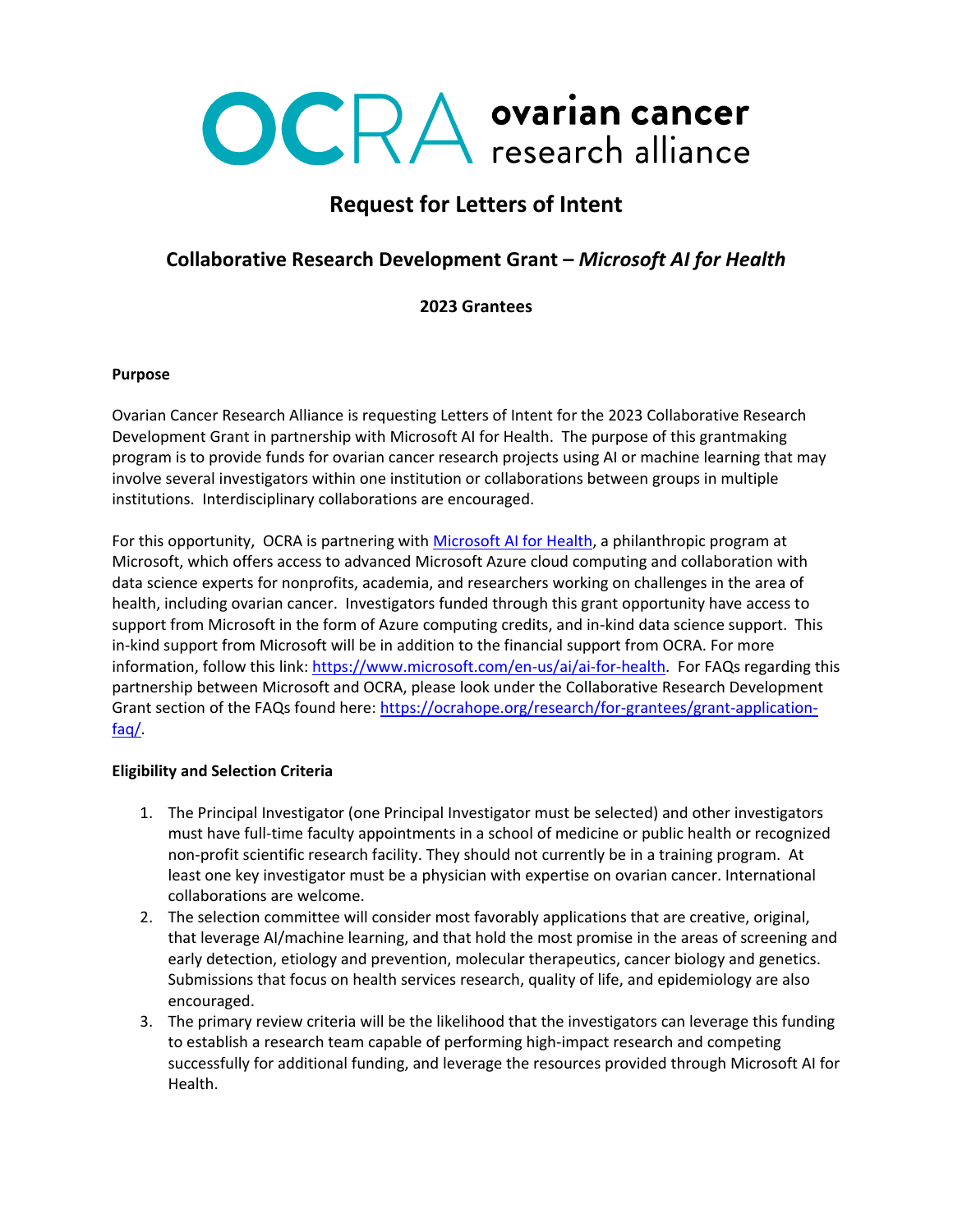4. Investigators who wish to apply for the Collaborative Research Development Grant that do NOT have an AI focus or do not wish to partner with Microsoft AI for Health should apply though the other Collaborative Research Development Grant application, which is also available on ProposalCENTRAL.

If you have any questions about your eligibility, please contact us (see last page).

#### **Terms of Grant**

Support of up to \$300,000USD annually for three years (\$900,000USD total) will be awarded to the institution(s) in which the recipients will conduct the research. The CRDG-AI grant does require a partnership with Microsoft. If your grant does not have an AI component or you do not wish to partner with Microsoft AI for Health, you should apply for the CRDG and not the CRDG-AI. Grant recipients will be required to submit activation deliverables and annual progress reports (narrative and financial) throughout the grant cycle. It is expected that the project will result in peer-reviewed publication(s). Any publications or presentations of work resulting from this grant should acknowledge support from OCRA. *Successful applicants will contract directly with Microsoft for the support of that part of their project.* 

#### **Selection Process**

Letters of Intent will be reviewed by Ovarian Cancer Research Alliance's Scientific Advisory Committee (SAC), which is comprised of distinguished members of the medical, research and patient advocacy community from across the United States. LOIs will also be reviewed by a small group from Microsoft, which will consider the proposed project's fit with Microsoft's AI for Health capabilities. After this initial review, a small group of semi-finalists will be selected. Each semi-finalist may have a brief phone call (approx. 30 minutes) with a member of the OCRA SAC and representatives from MS AI for Health to discuss the project. A small group of finalists will then be selected and asked to submit a full proposal. The final grantee will be selected by the OCRA SAC.

We recognize that preparing a full application represents a significant amount of time and energy for investigators, and we believe this process will ensure that only those applications most likely to be competitive advance to the final round of the competition.

#### **Timeline**

The submission deadline for LOIs is 5:00pm ET on April 7, 2022. Late submissions and extension requests are not permitted. All applicants will be notified of their status in late May. For those selected to submit full proposals, full proposals will be due mid-June.

#### **Application Process**

Letters of Intent must be submitted in English via the [proposalCENTRAL website](https://proposalcentral.com/GrantOpportunities.asp?GMID=99) [\(https://proposalcentral.com/GrantOpportunities.asp?GMID=99\)](https://proposalcentral.com/GrantOpportunities.asp?GMID=99) by 5:00pm ET on April 7, 2022.